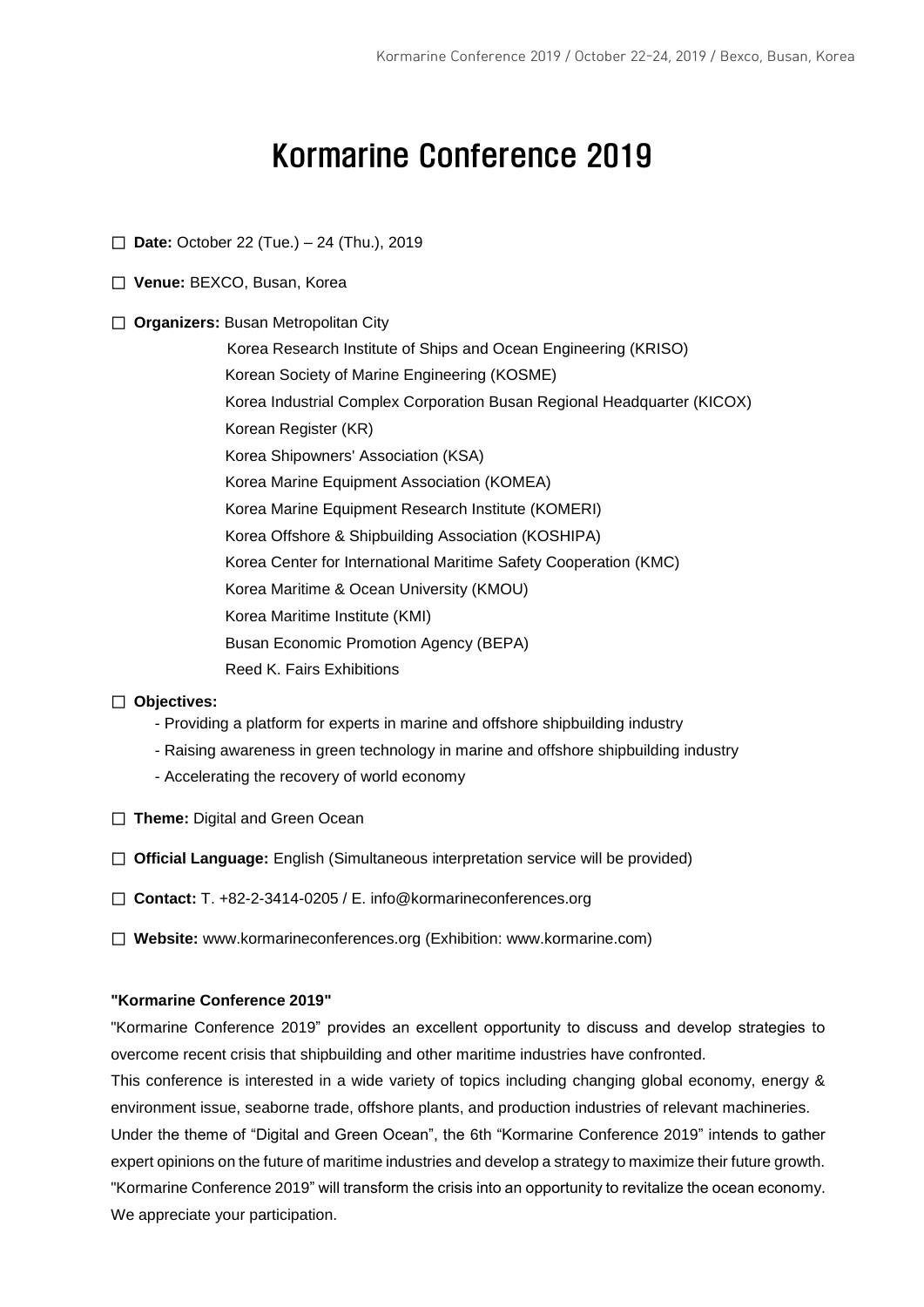## October 22 (Tue.)

| <b>Time</b>                         | <b>Track A</b><br>Rm #201-204                 |                                                                                                                                                                          |                     | <b>Track B</b><br>Rm #314-315                                                                                                                                            |  |  |
|-------------------------------------|-----------------------------------------------|--------------------------------------------------------------------------------------------------------------------------------------------------------------------------|---------------------|--------------------------------------------------------------------------------------------------------------------------------------------------------------------------|--|--|
| 13:00-13:30(30')                    | <b>Opening Ceremony &amp; Kormarine Award</b> |                                                                                                                                                                          |                     |                                                                                                                                                                          |  |  |
| 13:30-14:00(30')                    | KN <sub>1</sub>                               | Keynote Speech 1 : Ship Emissions 2020,<br>2030, 2050 and Beyond.<br>Mr. Stavros Hatzigrigoris (Maran Gas,<br>Managing Director, Greece)                                 |                     |                                                                                                                                                                          |  |  |
| Professor, Korea)                   |                                               | [K1] Digitalization and New Shipping Paradigm<br>Chairperson: Prof. YongSik Oh (Korea Maritime and Ocean University,                                                     |                     | [K2] Strategies to Enter the Russian Market for<br><b>Korean Marine Equipment Seminar</b>                                                                                |  |  |
| 14:00-14:30(30')                    | $K1-1$                                        | The Digital Shift - How to Manage It<br>Dr. Lars Jensen (Sealntelligence Consulting,<br>CEO, Denmark)                                                                    | $K2-1$              | <b>Strategies to Enter the Russian Market for</b><br>Korean Marine Equipment<br>Mr. Namyoung Kang (Representation in Russia,<br>Head of Representative in Russia, Korea) |  |  |
| 14:30-15:00(30')                    | $K1-2$                                        | Opportunities and Threats to Korea Ship<br><b>Management Industry</b><br>Prof. Eun-kyu Jang (Korea Institute of Maritime<br>and Fisheries Technology., Professor, Korea) | $K2-2$              | Overview of the Public Procurement Market in<br>Russia<br>Ms. Jeong Ah Yang (LLC Yang Associates, CEO,<br>Russia)                                                        |  |  |
| 15:00-15:25(25')                    | $K1-3$                                        | 2020 Fuels, What to be Aware of, Myths and<br>Facts<br>Ms. Charlotte Røjgaard (Bureau Veritas, Global<br>Head of Marine Fuel Service, Denmark)                           |                     |                                                                                                                                                                          |  |  |
| 15:25-15:35(10')                    |                                               |                                                                                                                                                                          | <b>Coffee Break</b> |                                                                                                                                                                          |  |  |
| 15:35-16:00(25')                    | KN <sub>2</sub>                               | Speech 2 : Future<br>Keynote<br><b>Mobility</b><br><b>Challenges for Energy and Fuel</b><br>Dr. Marko Dekena (AVL List GmbH, Executive<br>Vice President, Austria)       |                     |                                                                                                                                                                          |  |  |
| [K3] Next Energy at Sea<br>Austria) |                                               | Chairperson: Prof. Kangki Lee (AVL List GmbH, Senior Vice President,                                                                                                     |                     |                                                                                                                                                                          |  |  |
| 16:00-16:30(30')                    | $K3-1$                                        | X-Fuel as a Post LNG and GHG Regulation<br>Mr. Wook Hyeon Yoon (HHI, Senior Researcher,<br>Korea)                                                                        |                     |                                                                                                                                                                          |  |  |
| 16:30-17:00(30')                    | $K3-2$                                        | Potentials and Challenges of Hydrogen as<br><b>Future Fuel</b><br>Mr. Thomas Gebhardt (AVL List GmbH, Skill<br>Team Manager, Austria)                                    |                     |                                                                                                                                                                          |  |  |
| 17:00-17:30(30')                    | $K3-3$                                        | <b>Fuel Cell Solutions for Marine Applications</b><br>Mr. Juergen Rechberger (AVL List GmbH, Head<br>of Global AVL Fuel Cell, Austria)                                   |                     |                                                                                                                                                                          |  |  |
| 17:30-18:00(30')                    | $K3-4$                                        | Electrification, a Driver of Optimizing System<br>Integration<br>Dr. Guenter Figer (AVL List GmbH, Director<br>Business Development - High Power Systems,<br>Austria)    |                     |                                                                                                                                                                          |  |  |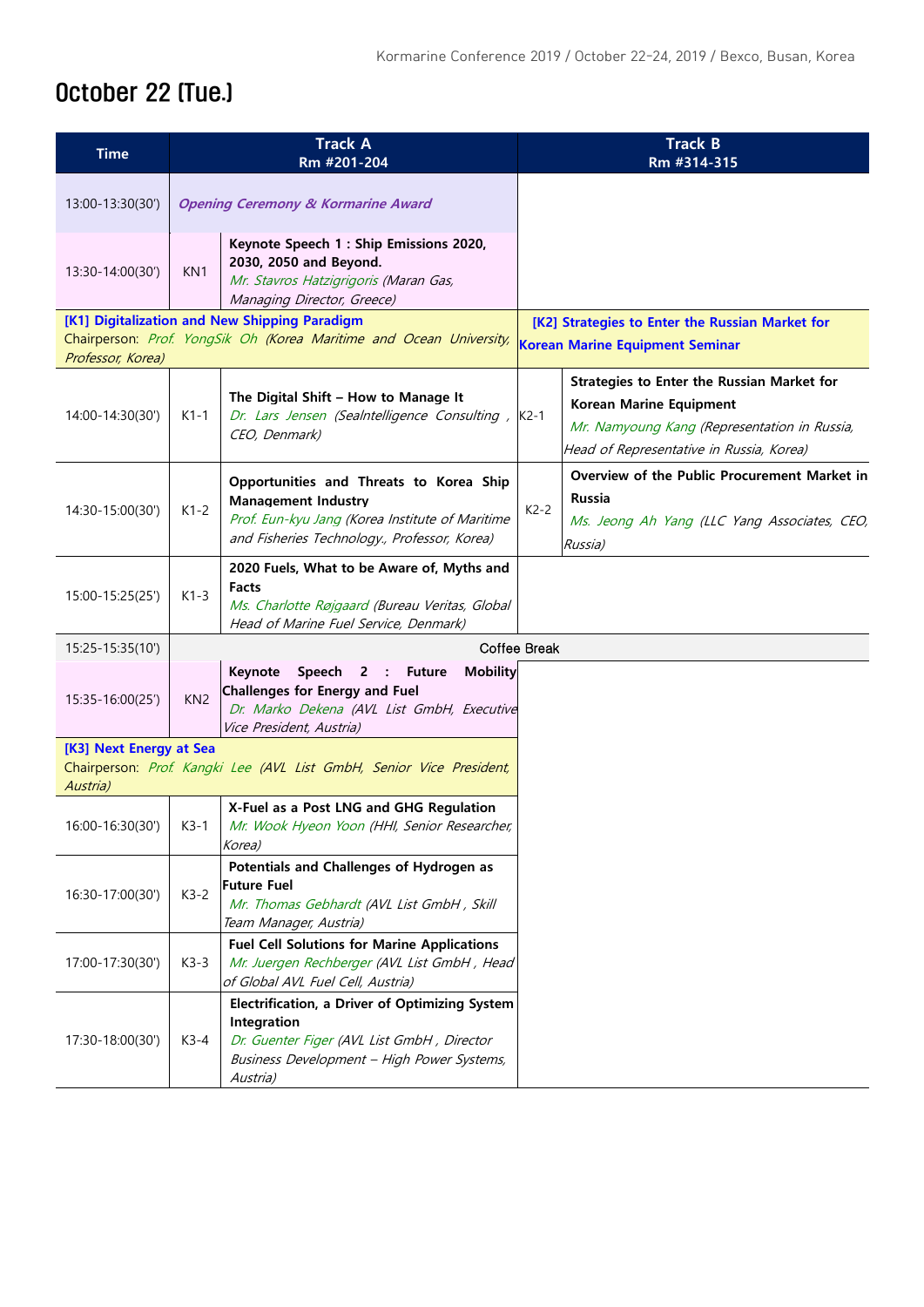### October 23 (Wed.)

| <b>Time</b>       |                                   | <b>Track A</b><br>Rm #201-204                                                                                                                                                                                                                                                                                                                                                                                    | <b>Track B</b><br>Rm #104-105                                              |                                                                                                                                                                                                                                                             |  |
|-------------------|-----------------------------------|------------------------------------------------------------------------------------------------------------------------------------------------------------------------------------------------------------------------------------------------------------------------------------------------------------------------------------------------------------------------------------------------------------------|----------------------------------------------------------------------------|-------------------------------------------------------------------------------------------------------------------------------------------------------------------------------------------------------------------------------------------------------------|--|
| 08:00-09:30(90')  |                                   |                                                                                                                                                                                                                                                                                                                                                                                                                  |                                                                            | Morning Session : Kingdom of the Netherlands                                                                                                                                                                                                                |  |
| 09:30-10:00(30')  |                                   |                                                                                                                                                                                                                                                                                                                                                                                                                  | <b>Coffee Break</b>                                                        |                                                                                                                                                                                                                                                             |  |
| 10:00-10:30(30')  |                                   |                                                                                                                                                                                                                                                                                                                                                                                                                  | KN <sub>3</sub>                                                            | Keynote Speech 3 : The Future of Maritime<br><b>Transportation</b><br>Mr. Mikko Lepisto (ABB, Vice President of Marine<br>and Ports, Finland)                                                                                                               |  |
|                   | [K4] H2 Energy Eco City Symposium |                                                                                                                                                                                                                                                                                                                                                                                                                  | [K5] MASS<br>Chairperson: Dr. Jin Kim (KRISO, Principal Researcher, Korea) |                                                                                                                                                                                                                                                             |  |
| 10:30-11:00(30')  | Presentation<br>Korea)            | Kang-Woo Cheon (Korean Register, Chief officer,                                                                                                                                                                                                                                                                                                                                                                  | $K5-1$                                                                     | <b>Digital Ships: Autonomous and Remote Controlled</b><br>Miguel<br><b>Benito</b><br>(Loyde<br>Resister,<br>Mr.<br>Luis<br>Director/Innovation & Co-Creation, UK)                                                                                           |  |
| 11:00-11:30(30')  | Korea)                            | <b>Panel Discussion</b><br>Nam-Ho Choe (Manufacturing Industry / Ministry of<br>Trade, Industry and Energy, Head of Director General,                                                                                                                                                                                                                                                                            | $K5-2$                                                                     | The Need for a More Consistent Definition of<br>Degree of Ship Autonomy<br>Mr. Ørnulf Jan Rødseth (SINTEF Ocean, Senior<br>Scientist, Norway)                                                                                                               |  |
| 11:30-12:00(30')  | Korea)                            | Jae-Cheol Kim (Marine Industry Policy Bureau /<br>Ministry of Oceans and Fisheries, Head, Korea)<br>Ki-Chan Nam (CEO of Busan Port Authority)<br>Jae-Myong Lee (Busan National University, Professor,<br>Deog-Hee Doh (Korea Maritime and Ocean University,<br>Professor, Korea)<br>Gil-Young Kong (KOMERI, President, Korea)<br>Dae-Heon Kim (Korean Register, Director of Digital<br>Technology Center, Korea) | $K5-3$                                                                     | Data Harmonization for the Autonomous Shipping<br>Mr. Kwangil Lee (Korea Maritime and Ocean University,<br>Professor, Korea)                                                                                                                                |  |
| 12:00-13:30(90')  |                                   |                                                                                                                                                                                                                                                                                                                                                                                                                  | Lunch                                                                      |                                                                                                                                                                                                                                                             |  |
|                   |                                   | [K6] Green Shipping<br>Executive Director, Korea)                                                                                                                                                                                                                                                                                                                                                                |                                                                            | [K7] Offshore Decommissioning and Re-Utilization<br>Chairperson: Mr. Yeon Tae Kim (Korean Register, Chairperson: Prof. Jin-Seok Oh (Korea Maritime and Ocean<br>University, Professor (Director of ETRS), Korea)                                            |  |
| 13:30-14:00(30')  | $K6-1$                            | Introduction of NOx/Sox/PM<br><b>Simultaneous Reduction Technologies to</b><br>Reduce Fine Dust emitted from a Ship<br>Dr. June-sung Park (Korean Register, Senior<br>Surveyor, Korea)                                                                                                                                                                                                                           | $K7-1$                                                                     | Worldwide Offshore Decommissioning Trends and<br>Korea-Indonesia Collaboration Strategies<br>Mr. Ilhyung Cho (Korea Maritime and Ocean University,<br>Team Leader, Korea)                                                                                   |  |
| 14:00-14:30(30')  | $K6-2$                            | <b>Eco-Smart Future Ship is Coming</b><br>Dr. Kang-woo Chun (Korean Register,<br>General Manager, Korea)                                                                                                                                                                                                                                                                                                         | $K7-2$                                                                     | <b>ASCOPE (ASEAN Council on Petroleum)</b><br>Decommissioning Guideline for Oil and Gas<br><b>Facilities</b><br>Dr. I Putu Suarsana (Pertamina(Indonesian National Oil<br>Company, Chief Development Production - Upstream<br>Technology Center, Indonesia) |  |
| 14:30-15:00(30')  | $K6-3$                            | Global Sulphur Cap 2020, How to<br>Prepare a Ship Implementation Plan?<br>Dr. Yang-Gon Kim (Korean Register, Senior<br>Surveyor, Korea)                                                                                                                                                                                                                                                                          | $K7-3$                                                                     | <b>Platform Decommissioning Opportunities in</b><br>Indonesia<br>Mr. I Gede Dian Aryana (SKK Migas, Facility Specialist,<br>$Indonesia=$                                                                                                                    |  |
| 15:00-15:30(30')  |                                   |                                                                                                                                                                                                                                                                                                                                                                                                                  | K7-4                                                                       | The Potential Reutilization of abandoned Oil and<br>Gas Platforms in Indonesia for Marine and<br><b>Fisheries Purposes</b><br>Mr. Bambang Nugraha (Ministry of Marine Affairs and<br>Fisheries, Republic of Indonesia, Researcher, Indonesia)               |  |
| 15:30-15:50(20')  |                                   |                                                                                                                                                                                                                                                                                                                                                                                                                  |                                                                            | <b>Coffee Break</b>                                                                                                                                                                                                                                         |  |
|                   |                                   | [K8] New Fuel and Ship Equipment<br>Chairperson: Dr. Peter Swift (Ardmore Shipping<br>Corporation & Korean Register European Committee,<br>Director (Ardmore) / Chairman (KREC), UK)                                                                                                                                                                                                                             | [K9] Busan-ICIE-Russia Business Meeting                                    |                                                                                                                                                                                                                                                             |  |
| 15:50-16:20(30')  | $K8-1$                            | <b>Engine Technology for Clean Fuels</b><br>Mr. Rolf Stiefel (WIN-GD, Vice President,<br>Switzerland)                                                                                                                                                                                                                                                                                                            |                                                                            |                                                                                                                                                                                                                                                             |  |
| 16:20-16:50(30')  | $K8-2$                            | The new Fuels and a Change of Engine<br>Paradigm<br>Mr. Kjeld Aabo (MAN, Director, Denmark)                                                                                                                                                                                                                                                                                                                      | <b>Busan-ICIE-Russia 1:1 Business Meeting</b>                              |                                                                                                                                                                                                                                                             |  |
| 16:50-17:20(30')  | K8-3                              | Digitalization & Real Time Simulation,<br>the Path to Operational Excellence<br>Mr. Robert Strasser (AVL List GmbH, Lead<br>Engineer, Austria)                                                                                                                                                                                                                                                                   |                                                                            |                                                                                                                                                                                                                                                             |  |
| 18:00-22:30(270') | <b>Busan Night Tour</b>           |                                                                                                                                                                                                                                                                                                                                                                                                                  |                                                                            |                                                                                                                                                                                                                                                             |  |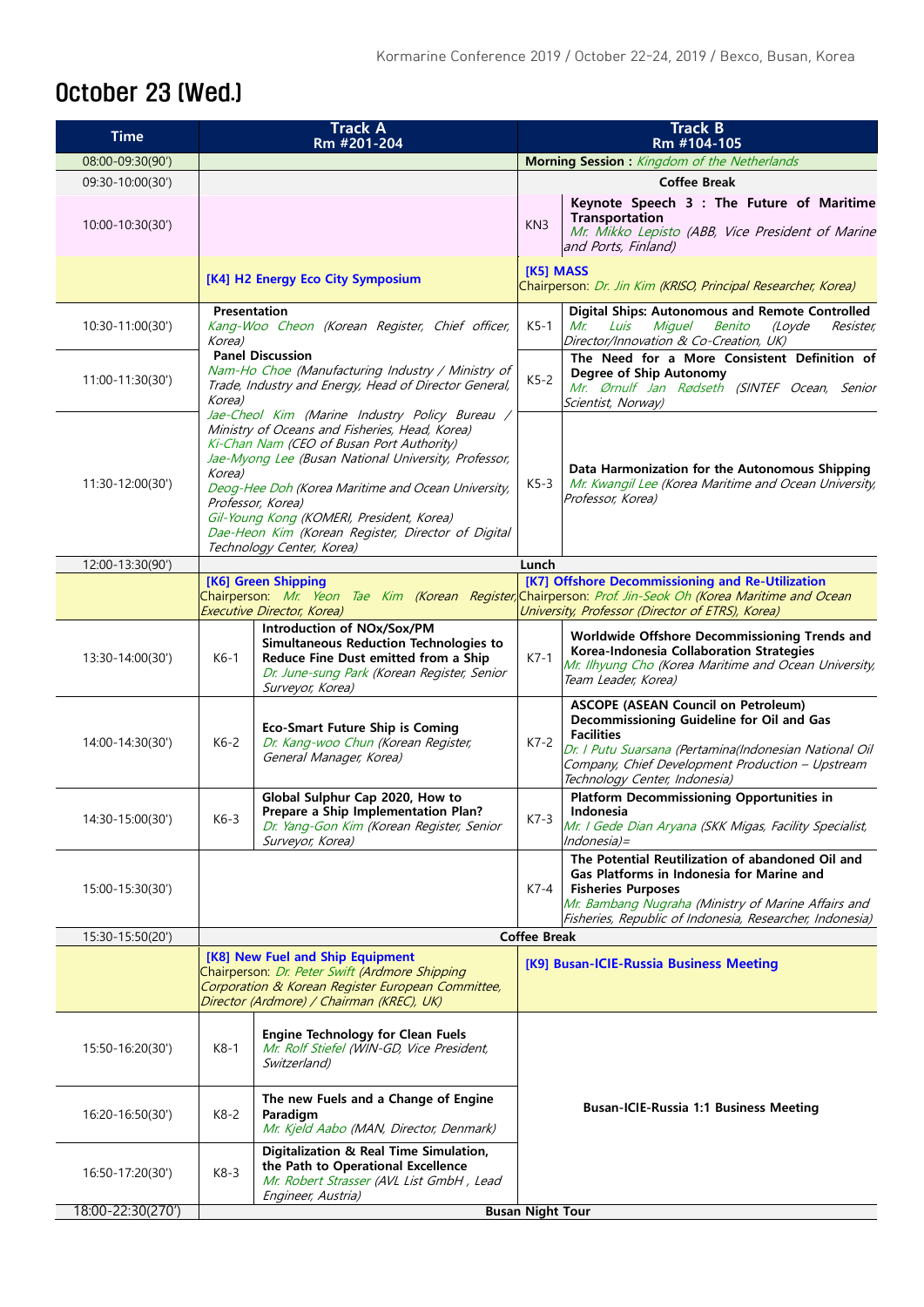### October 24 (Thu.)

| <b>Time</b>      | <b>Track A</b><br>Rm #201-204                                                                                                                                                                                                                                                                                                                              | <b>Track B</b><br>Rm #104-105                                                                                         |  |  |  |  |  |
|------------------|------------------------------------------------------------------------------------------------------------------------------------------------------------------------------------------------------------------------------------------------------------------------------------------------------------------------------------------------------------|-----------------------------------------------------------------------------------------------------------------------|--|--|--|--|--|
|                  | [K10] Eurasia International Business Conference I                                                                                                                                                                                                                                                                                                          | [K11] International Standard<br>Chairperson: Dr. Sung Yoon Kim (KOMERI, Manager,<br>Korea)                            |  |  |  |  |  |
| 10:00-10:30(30') | $10:30 - 12:30$<br>How Collaboration Can be Made in the Field of<br><b>Energy/Resources/Environments</b>                                                                                                                                                                                                                                                   | <b>Standardization and MASS</b><br>(Maritime<br><b>Autonomous Surface Ship)</b><br>$K11-1$                            |  |  |  |  |  |
|                  | Chairperson: Kisik Park (Busan Economy Promotion<br>Agency, President, Korea)                                                                                                                                                                                                                                                                              | Mr. Ørnulf Jan Rødseth (Sintef Ocean,<br>Senior Scientist, Norway)                                                    |  |  |  |  |  |
|                  | [Presentation]                                                                                                                                                                                                                                                                                                                                             | International Standards in the Maritime                                                                               |  |  |  |  |  |
| 10:30-11:00(30') | Myung OH (S-Oil Science & Culture Foundation,<br>Chairman, Korea)                                                                                                                                                                                                                                                                                          | Industry<br>K11-2<br>Dr. Jong Kap Lee (KRISO, Advisor, Korea)                                                         |  |  |  |  |  |
| 11:00-11:30(30') | Evgeny Rusetskiy (Asia Pacific Region of ICIE, Head,<br>Russia)                                                                                                                                                                                                                                                                                            | Hydrogen as Fuel for ships: Challenges and<br><b>Technology Review</b><br>$K11-3$                                     |  |  |  |  |  |
|                  | Yunil Kim (Job Economy Division/Busan Metropolitan<br>City, Director, Korea)                                                                                                                                                                                                                                                                               | Dr. Kevin Koosup.Yum (SINTEF Ocean,<br>Research Scientist, Norway)                                                    |  |  |  |  |  |
| 11:30-12:00(30') | Kadvr Bavkenov (Board of Employer Federation of<br>Kazakhstan, Chairman, Kazakhstan)                                                                                                                                                                                                                                                                       |                                                                                                                       |  |  |  |  |  |
|                  | Viacheslav Pshenichnikov (ICIE, First Executive Vice<br>President, Russia)                                                                                                                                                                                                                                                                                 |                                                                                                                       |  |  |  |  |  |
|                  | Olga Esaulya (International Financial Institution in<br>Projects of URASIA Countries, Head, Russia)                                                                                                                                                                                                                                                        |                                                                                                                       |  |  |  |  |  |
|                  | Igor Ferkho (ICIE, Haed, Russia)                                                                                                                                                                                                                                                                                                                           |                                                                                                                       |  |  |  |  |  |
| 12:00-13:30(90') | Lunch                                                                                                                                                                                                                                                                                                                                                      |                                                                                                                       |  |  |  |  |  |
|                  | [K12] Eurasia International Business Conference II                                                                                                                                                                                                                                                                                                         | [K13] IR Session I                                                                                                    |  |  |  |  |  |
| 13:30-13:50(20') | 14:00~16:00<br>How Collaboration Can be Made in the Field of<br><b>Port/Logistics/Transportation/Communication</b>                                                                                                                                                                                                                                         | The Enterprise toward New Creation<br>K13-1 Mr. James Seungha Han (PANASIA, Team<br>Leader, Korea)                    |  |  |  |  |  |
|                  | Chairperson: KMI                                                                                                                                                                                                                                                                                                                                           | Small Scale Rotary Engine Gas to Liquid                                                                               |  |  |  |  |  |
| 13:50-14:10(20') | [Presentation]                                                                                                                                                                                                                                                                                                                                             | (R-GTL) Svstem<br>$K13-2$<br>Mr. Inseo Hwang (Marine Radio Co., Ltd.,                                                 |  |  |  |  |  |
|                  | Lauri Karp (SILMET Group Estonia, Member of Director                                                                                                                                                                                                                                                                                                       | Engineering Staff, Korea)                                                                                             |  |  |  |  |  |
|                  | Board, Estonia)                                                                                                                                                                                                                                                                                                                                            | GFEZ, an investment center opening new<br>horizons                                                                    |  |  |  |  |  |
| 14:10-14:30(20') | Andrei Nozdria (JSC-Northern River Shipping Company,<br>Deputy Director, Estonia)                                                                                                                                                                                                                                                                          | $K13-3$<br>Mr. Jeong Hyenyeon (GFEZ, Chief of Civil<br>Administrative Team, Korea)                                    |  |  |  |  |  |
| 14:30-14:50(20') | Ki-Chan Nam (Busan Port Authority, CEO, Korea)                                                                                                                                                                                                                                                                                                             | <b>Gas Solution of Valmax Technology</b><br>Mr. DoHu Lee (Valmax, Section Manager,<br>K13-4                           |  |  |  |  |  |
|                  | Yuri Rvabko (CJSC DAVOS, Director, Russia)                                                                                                                                                                                                                                                                                                                 | Korea)                                                                                                                |  |  |  |  |  |
| 14:50-15:10(20') | Jin Go (Korea Mobile Industry Association, Members of<br>the Presidential Committee on Industry 4.0, Chairman,<br>Korea)<br>Vitaliv Poltoratsiv (Board of the International Aerospace<br>Committee(JAC), Chairman, Russia)<br>Sang-Yup Han (Blockchain Division of Samsung SDS,<br>Director, Korea)<br>Andrev Birov (Port of Sillamae, Marketing Director, | <b>POSCO Stainless Steel for Sox Scrubber</b><br>Mr. Kye-Man Lee (POSCO, Technical<br>$K13-5$<br>Research Lab, Korea) |  |  |  |  |  |
| 15:10-15:30(20') | Estonia)<br><b>Coffee Break</b><br>[K14] Eurasia International Business Conference Ⅲ<br>[K15] IR Session II                                                                                                                                                                                                                                                |                                                                                                                       |  |  |  |  |  |
|                  |                                                                                                                                                                                                                                                                                                                                                            |                                                                                                                       |  |  |  |  |  |
| 15:30-15:50(20') | $16:00 - 17:30$<br>Successful Trade Cases in Eurasia and Their Market                                                                                                                                                                                                                                                                                      | <b>Super Low Friction Technology</b><br>Mr. Daniel Lee (Nylacast, Marine Sales<br>K15-1<br>Engineer, UK)              |  |  |  |  |  |
| 15:50-16:10(20') | <b>Expansion Strategies</b>                                                                                                                                                                                                                                                                                                                                | An Introduction to VXT (Video Crossing                                                                                |  |  |  |  |  |
|                  | Chairperson: KMI                                                                                                                                                                                                                                                                                                                                           | Transcoder)<br>$K15-2$<br>Mr. Tae Hwa Kim (Fingram, Principal                                                         |  |  |  |  |  |
|                  | [Presentation]                                                                                                                                                                                                                                                                                                                                             | Engineer, Korea)                                                                                                      |  |  |  |  |  |